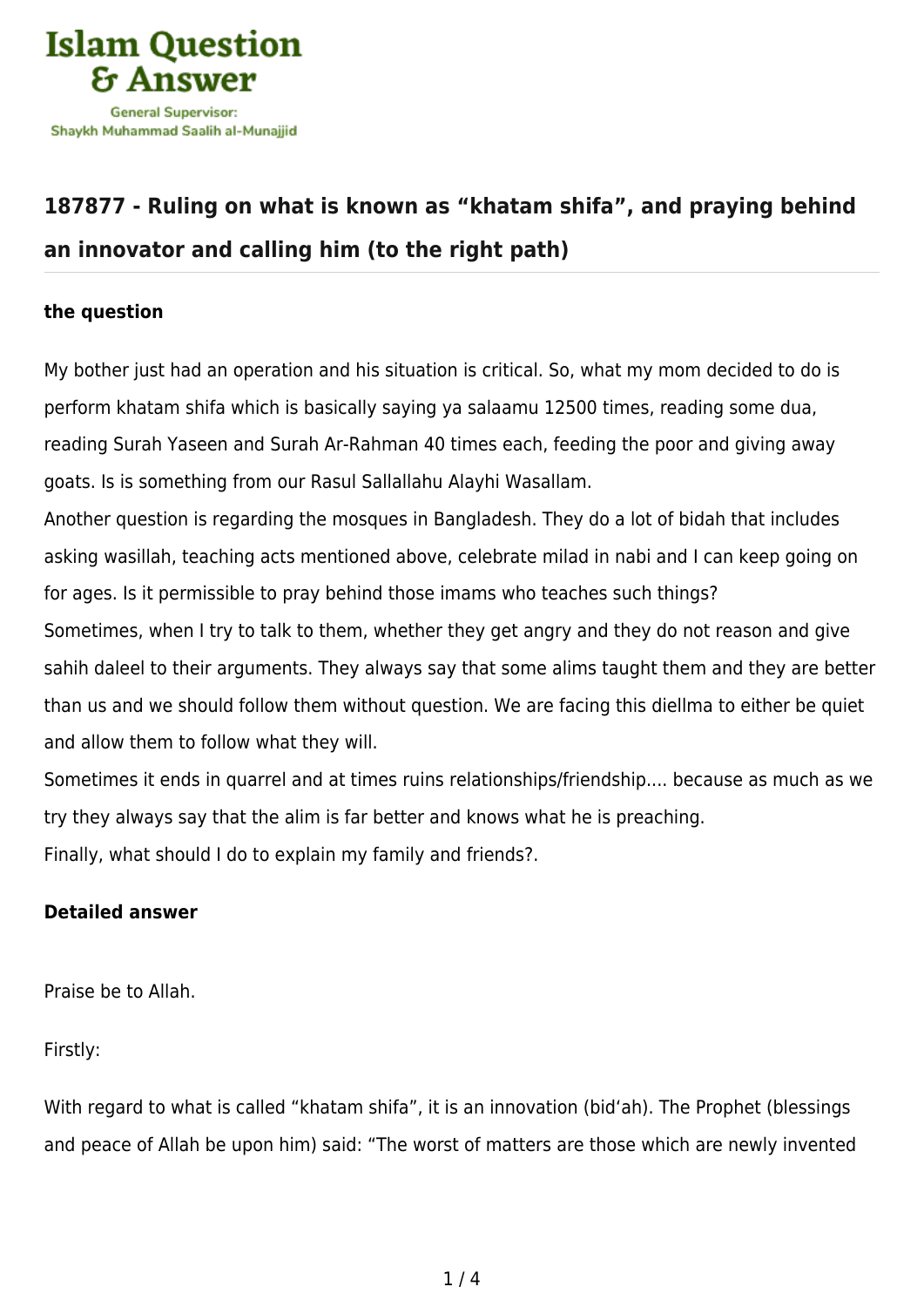

Shavkh Muhammad Saalih al-Munaiiid

(in religion). Every newly invented matter is an innovation, every innovation is a going astray, and every going astray is in the Fire." With regard to these soorahs and adhkaar (dhikrs) that are mentioned in the question, this is something for which there is no evidence (daleel), and it is not permissible to do these things for which there is no evidence in the Book of our Lord or the Sunnah of our Prophet (blessings and peace of Allah be upon him).

What is prescribed in our religion is to offer supplication (du'aa') for the sick person and to ask Allah to heal him and purify him. That will have the greatest impact in taking away the disease and bringing about rapid healing. It was narrated from Ibn 'Abbaas (may Allah be pleased with him) that the Prophet (blessings and peace of Allah be upon him) said: "Whoever visits a sick person whose time (of death) has not yet come, and says to him seven times 'As'al Allah al-'Azeem Rabb al-'Arsh al-'Azeem an yashfeeyaka (I ask Allah the Almighty, Lord of the Mighty Throne, to heal you)', Allah will heal him of that sickness."

Narrated by Ahmad (2137), Abu Dawood (3106) and at-Tirmidhi (2083); classed as saheeh by al-Albaani.

So you should offer supplication (du'aa') for him in the wording mentioned in this hadeeth and other saheeh hadeeths.

The same applies to giving charity. There is no doubt that spending for the sake of Allah is something that brings good. It was narrated from Abu Hurayrah (may Allah be pleased with him) that the Prophet (blessings and peace of Allah be upon him) said: "There is no day on which people wake up, but two angels come down and one of them says: 'O Allaah, give more to the one who spends,' and the other says, 'O Allaah, send destruction upon the one who withholds.'"

Narrated by al-Bukhaari (1442) and Muslim (1010).

So spend and give charity, and be optimistic about compensation from Allah, may He be glorified.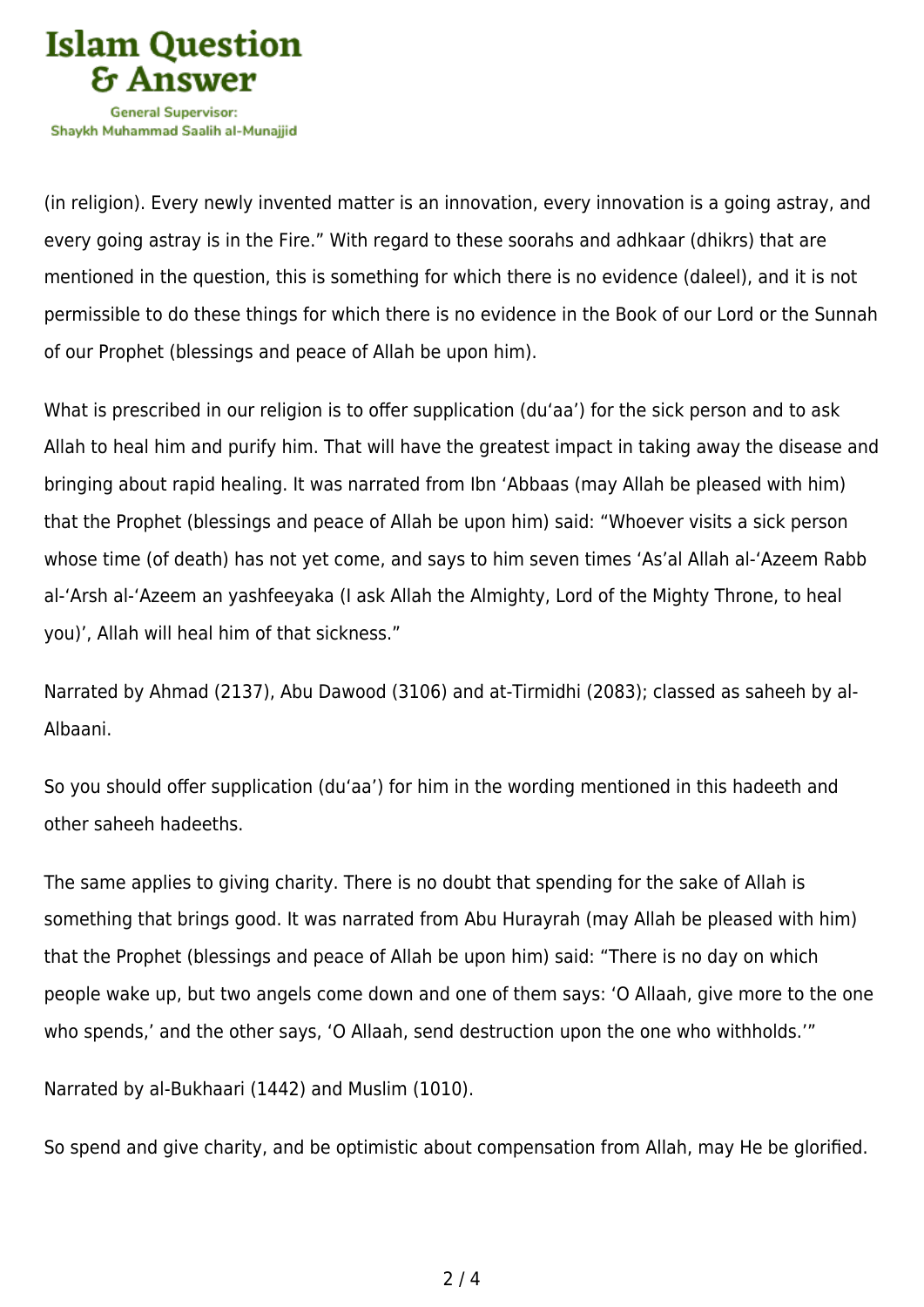

## Secondly:

With regard to praying behind an innovator, Shaykh al-Islam [Ibn Taymiyah] said in Majmoo' al-Fataawa (23/355):

With regard to praying behind an innovator, this is a matter concerning which there is a difference of opinion and it is subject to further discussion. If you cannot find any other imam apart from him, such as in the case of Jumu'ah prayer which is only held in one place, or Eid prayer, or prayers during Hajj behind the imam who is in charge of Hajj, these prayers are to be offered behind anyone, whether he is righteous or otherwise, according to the consensus of Ahl as-Sunnah wa'l-Jamaa'ah. Rather the ones who refrain from offering these prayers behind the imams are the followers of innovations such as the Raafidis and others like them, who do not attend any Jumu'ah prayer or prayer in congregation. If there is only one mosque in the village, then praying in congregation behind an immoral person is better than praying on one's own at home, lest that lead to giving up prayer in congregation altogether. But if it is possible to pray behind someone other than the innovator, that is undoubtedly better and preferable. But if he prays behind him, there is a scholarly difference of opinion concerning his prayer. The view of ash-Shaafa'i and Abu Haneefah is that his prayer is valid; however in the madhhabs of Maalik and Ahmad there is a dispute concerning this issue and it is subject to further discussion.

However this only applies to bid'ah that is known to be contrary to the Qur'an and Sunnah, such as the innovations of the Raafidis, Jahamis and so on. People argue about many issue of religion in this country, and both parties to an argument may innovators, and both of them may be ignorant and misinterpreting things, so the refusal of one of them to pray behind the other is not better than if it is the other way round. But once the Sunnah is established and becomes known, and one person or group goes against it, this is the matter concerning which there is a difference of scholarly opinion. And Allah knows best. End quote.